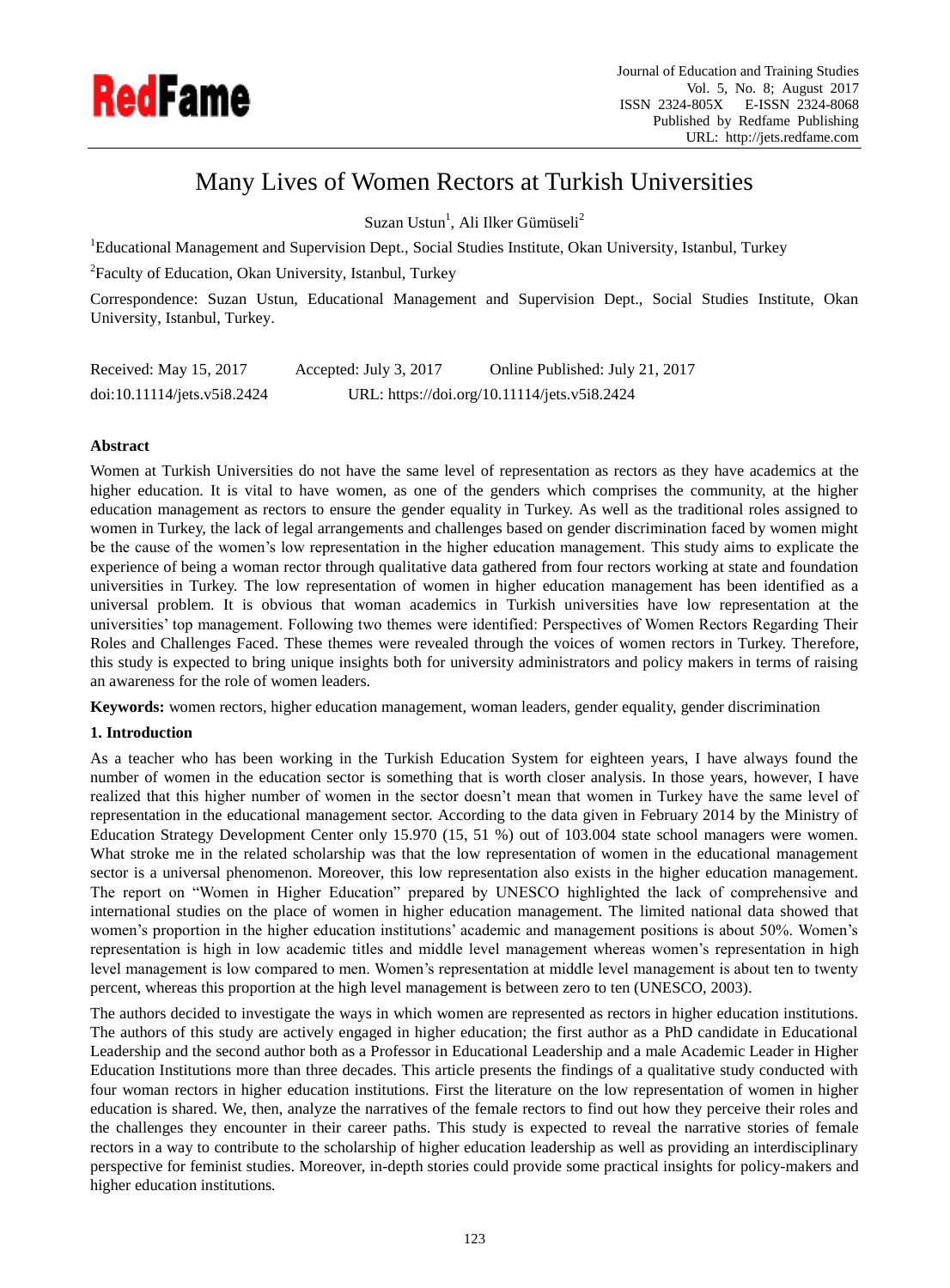### *1.1 The Low Representation of Women in Higher Education Management*

There might be various reasons for the low representation of women in higher education management. The glass ceiling syndrome is defined as the invisible obstacles that prevent qualified people from moving up in their careers. This term was first used in the USA in the 1970s and then has been often used to describe the obstacles that women face in their management careers. Laufer (2002; (She Figures, 2012) uses this term, the glass ceiling syndrome or vertical discrimination, to explain the visible and/or invisible obstacles that stop women taking the decision making positions of the organizations.

The Glass Ceiling Index (GCİ) measures the chance of women compared to men reaching higher levels in their career. If the index is "1", it means there is no difference between men and women in promotions. The values above one shows the existence of the glass ceiling. The higher the glass ceiling index means the thicker the glass ceiling; therefore it is difficult for women to reach higher levels in their jobs. According to the statistics released by the European Union in 2012, the glass ceiling index was not "1" or below in any country in 2010. The same report states that the glass ceiling index for Turkey is 1.25 between the years 2004-2010. Despite the fact that Turkey has the best glass ceiling index in higher education in Europe, the glass ceiling is at another level for women academics. It exists at a level where women want to move to the management positions (Women Leaders in Higher Education Workshop Report, 2014).

The glass ceiling which is seen as an obstacle for women's promotion later was described by another term "sticky floor". Maron and Meulders (2008; She Figures, 2012) defines the sticky floor as factors that keep women at the lower levels of organizations Reskin and Padavic (2006; Iverson, 2011) claim that women cannot move up high enough to see the glass ceiling; they are stuck with the low level jobs because of the "sticky floor". Myerson and Fletcher (2000; Iverson, 2011) observes that what hinders women's promotion is not the glass ceiling but the structures of the organizations in which they work.

According to West and Curtis (2006; Martin, 2011) women in higher education face more challenges compared to women in corporate business. Jones (2006), on the other hand, mentions both inner and outer obstacles for women when they move to a management career. These obstacles could be the male oriented routines and structures of jobs in organizations; women's perceptions of themselves as inadequate for management positions and therefore their reluctance to apply for these positions. Women also have to decide which to choose: child care, house care… or the necessities of the work life such as working hours, long meetings or travelling. The concerns that management roles may also require geographical mobility, the traditional roles assigned to women by societies, the lack of role models and mentors in women management can also be considered as other obstacles (Steyn and Parsaloi, 2014).

The report on "Women in Higher Education Management" prepared by UNESCO (2003) points out that the factors which cause the low representation of women in higher education management are the same as the factors that hinder women reaching equal higher education rights. These factors stem from the cultural perceptions of women's role. The first factor stated in a UNESCO report is that a low number of women have-access to higher education. This naturally results in fewer numbers of women in the manager's pool in many countries. The second factor is the discriminative attitudes regarding women's attainment and promotion in some countries. The traditional roles assigned to women, dual responsibilities, partners' or spouses' attitudes, necessary breaks to career development due to pregnancy and childcare responsibilities, men's resistance to women management, the lack of legal arrangements in favor of women and the glass ceiling syndrome are the other factors that cause women's low representation in higher education management (Women in Higher Education Management, 1993).

The research done on the causes of why there are a few women as rectors in universities by Ozkanli and White (2011) in Turkish and Australian universities showed that for women in Turkey, due to the role conflicts affected by cultural factors might be the reason for not volunteering managerial roles. In Australia there are legal arrangements to increase women managers. However, the lack of legal arrangements in favor of women management in Turkey might cause the lower number of women as rectors.

A comparative study done in Turkey and Portugal examined the effect of social gender on academic career development, the differences between the woman and man academics' career development (Ozkanli and Taylor, 2013). It is found out that there are no barriers to women's career development in both countries but women create their own barriers. Women prefer flexible working hours so they can have more time for their household duties as imposed by the society and that is why they are reluctant about managerial roles.

Ozkanli (2010) studied the cultural and structural barriers that high level woman managers in Turkish universities face. This study reached the conclusion that in some Turkish universities the gender discrimination exists; however, even many rectors lack awareness of cultural and structural factors that lead to discriminative perceptions, yet.

Although there are some studies on the challenges such as the traditional roles assigned to women, gender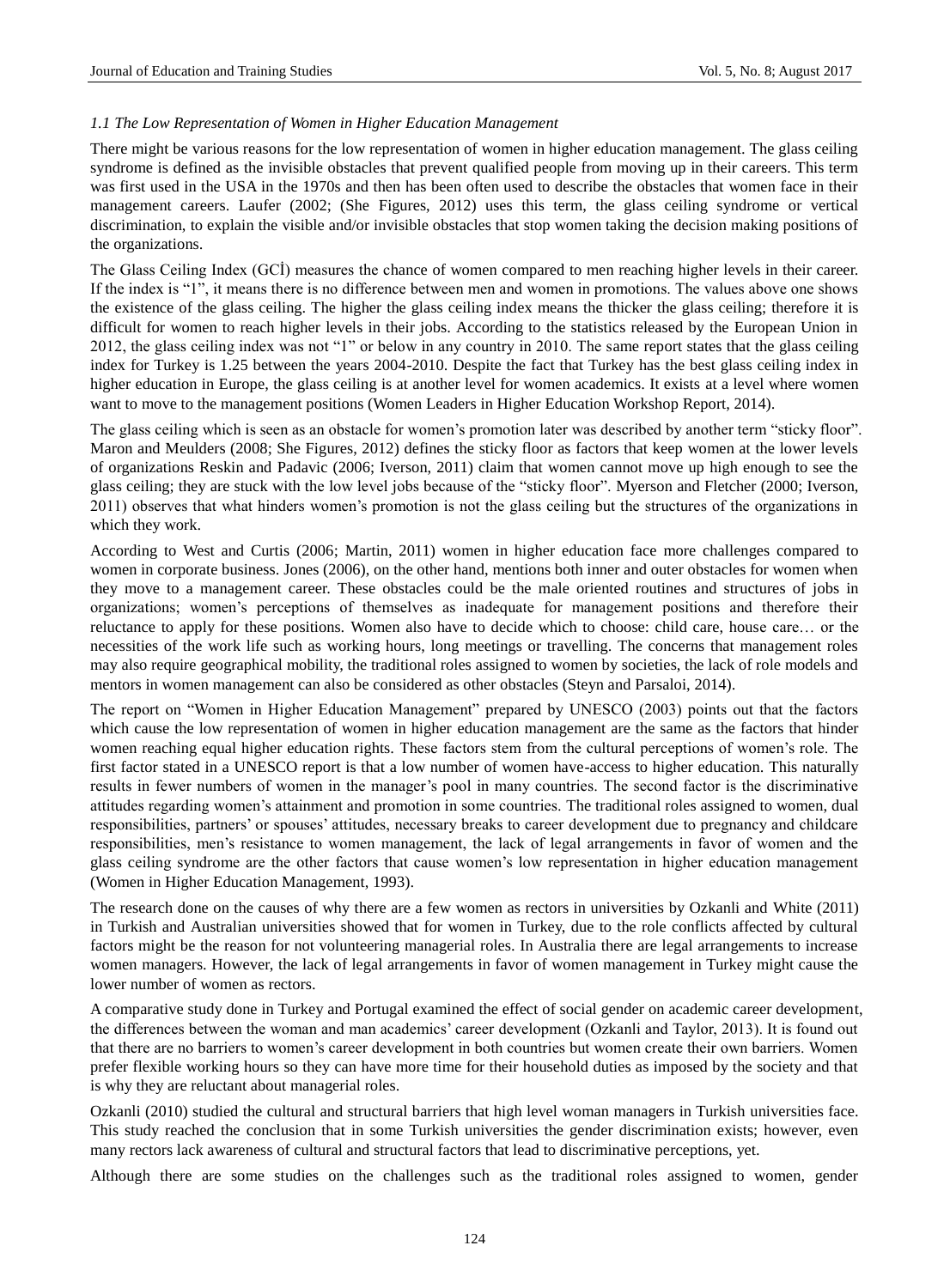discrimination etc. women face in the higher education management, it is usually ignored how women cope with those challenges. There aren't any special studies on challenges of women rectors in Turkey and how they deal with those challenges.

Maya (2012) identified some national, organizational, and individual policies regarding women's participation in higher education management in some European Union countries. She also found out that the best examples about this issue exist in Norway, Sweden, Denmark and Finland; where there are some positive developments in the area of women leadership in higher education management.

Despite the lack of policies regarding women's participation in higher education management, there are some efforts to increase the number of women in higher education management in Turkey. Turkish Universities Leadership Development Program (TULIP) organized the first "Improving and Strengthening Women's Leadership in Higher Education Workshop" (Yuksekogretımde Kadin Liderligini Gelistirme ve Guclendirme Calistayı) in 2012 at Duzce University. It was aimed to encourage woman academics to volunteer for management and leadership roles through this program. This workshop was reorganized in 2013 and the report on improving and strentgtening women leadership and mentor program in higher education was published in the same year. The similar workshops were organized in 2014 and 2015 with the help of Ministry of Family and Social Policies and Duzce University. There was also a panel discussion on "Women Leadership in Higher Education: Today and Future" on March 12, 2015 at Duzce University; where the solutions to and suggestions for the barriers to the woman leadership were discussed.

## **2. Method**

In this study, a qualitative research was conducted to hear the female rectors' voices regarding their role in Turkish universities. The narratives derived from the participants' genuine feelings and experiences made the findings of the study more valuable. Qualitative research has some possible limitations and weaknesses in data collection and analysis process. Authors tried to decrease these possible problems by carrying out one-on-one unstructured interviews in which participants were asked open-ended questions so that female academic leaders could voice their own experiences, perspectives, feelings and perceptions.

Each interview lasted 60 to 90 minutes. The first author conducted all the interviews as well as transcribing word by word.

During the analysis process, on the other hand, authors conducted an external audit. We worked with five field experts who are outside this study and benefited from their perspectives while identifying the codes and emerging themes. Each expert was sent the transcriptions and asked to identify codes and themes. Then the group came together to compare and contrast the results. The authors had six meetings, each lasted 90 minutes, with the field experts to finalize the emerging themes.

The content analysis was preferred to analyze the data gathered during this study. By using Yildirim and Simsek (2013) as a reference for the content analysis; first the data was coded. Next, themes were identified. As the third step, codes and themes were organized and finally findings were defined and interpreted by using the voices of women rectors.

## *2.1 Participants*

Participants in this study were four female leaders from foundation and state universities in Turkey. There are two types of universities in Turkey. In state universities, the rector on duty invites the academics to choose six candidates to be the new rector. Higher Education Council chooses three candidates from the list sent from the university and presents its own list to the President. The President chooses the one out of three candidates as the Rector. In Foundation Universities, The Board of Trustees chooses one rector and presents it to the Higher Education Council for approval. After the Council's approval, the rector is assigned to his/her work (Academic Organization Regulations for Universities, 2015).

## *2.2 Sampling Procedures*

For the aim of this study, snowball sampling as a form of purposeful sampling was preferred in order to reach the best people to study as Creswell (2005) suggested. Each participant rector was given a pseudonym to protect their identity.

# **3. Emerging Themes**

Two themes were identified as a result of the content analysis of the data gathered. These themes and their sub-themes are presented in Table 1.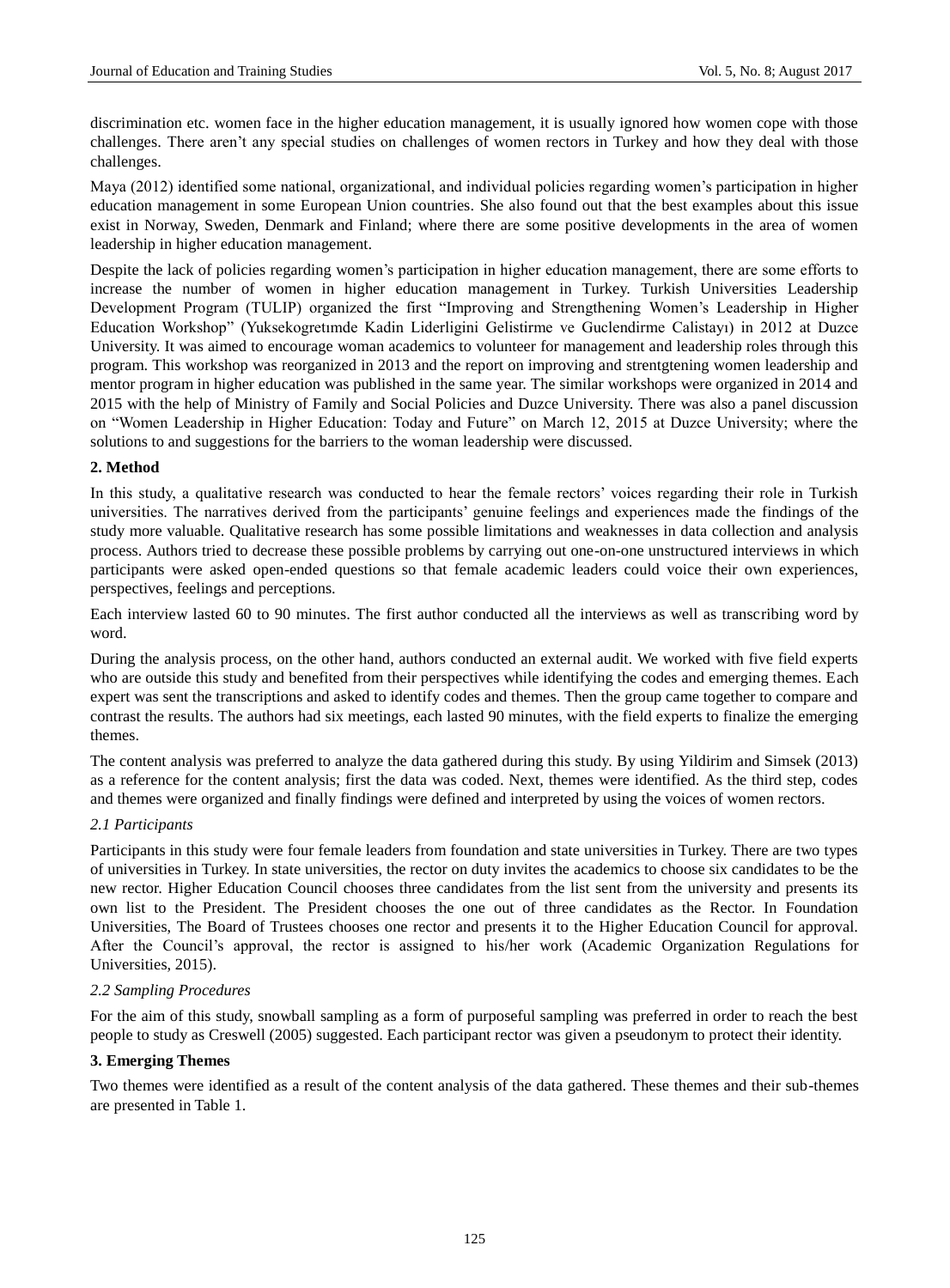| Table 1. Themes and sub-themes of being women rectors at Turkish Universities |
|-------------------------------------------------------------------------------|
|-------------------------------------------------------------------------------|

| <b>Themes</b>                                                | <b>Sub-themes</b>     |  |
|--------------------------------------------------------------|-----------------------|--|
| Theme 1. Perspectives of Women Rectors Regarding Their Roles | Minority<br>$\bullet$ |  |
|                                                              | Contentious           |  |
|                                                              | Mentor<br>٠           |  |
|                                                              | Self-confident<br>٠   |  |
| Theme 2. Challenges Faced                                    | Glass ceiling<br>٠    |  |
|                                                              | Resistance<br>٠       |  |
|                                                              | Men's Club            |  |

#### *3.1 Theme 1. Perspectives of Women Rectors Regarding Their Roles*

While defining their roles, women rectors mentioned being few in numbers, contentious and mentor as well as being self-confident. Being a woman rector at a Turkish university means being an academic as well as a manager in a male dominated area. İn addition to this dual role, women rectors are expected to fulfill traditional roles assigned to them by the society; therefore it requires to be a contentious. While voicing the prejudices, they also aim to set right role-models for future generations. İn other words, they try to mentor young women in universities.

The first theme covers the following sub-themes: Minority, contentious, mentor, and self-confident.

#### 3.1.1 Minority

All the women rectors interviewed during this study considered themselves as a minority because of the low representation of women rectors in Turkish universities. According to the report published in June 2014 by the Turkish Republic Ministry of Family and Social Politics the Status of Women Department, the percentage of woman professors, associate professors, assistant professors, instructors, researchers is 41%. What is interesting and worth studying here is that the percentage of women rectors is meaningfully below the percentage of woman academics. The rectors interviewed mentioned this low representation of women at higher education management as 22% and at rector position as 7%.

One of the women rectors working at a foundation university underlined the situation in Turkey in comparison with the other countries. Her words revealed the ways in which the number of women in academic positions is high whereas the number of women rectors is low.

We are very good in the number of woman academics. This number is low for woman professors however, it is well *above the numbers in Europe and the USA. The number of woman deans is low. The number of women rectors is low, too. It is either 13 or 11. Not more than this. What is our population? How many people are you talking about? This itself is an interesting topic… (Rector Tracey, Foundation University, March, 2015)*

Another woman rector's words explain the situation in numbers as follows.

*There are only 12 women rectors in 185 universities. We are such a small group. (Rector Sally, Foundation University, April, 2015)*

As could be seen from the above mentioned excerpts, all the women rectors highlighted the small proportion of women represented in higher academic leadership positions. This finding aligns with the sub-theme of being contentious which is given in the remaining section of the article.

#### 3.1.2 Contentious

The constraints experienced as a woman rector has been mentioned by the participants so far. However, all the participants noted that the role as a rector requires many interrelated challenges itself. It was revealed by the rectors interviewed that this job either done by a man or woman is a difficult job to do. They emphasized that their responsibility is very much as a rector. They also declared that the biggest change in their lives is the excessive stress due to their responsibilities. Being a rector is a managerial job. When this combines with the roles such as motherhood and housekeeping that are assigned to women by the society, women rectors have to struggle a lot. Women rectors, in a male dominated area, also have to struggle more than male rectors to be considered as a manager by others.

*Of course this higher manager title brings a lot of changes to one's life. Responsibility for 24 hours 7 days. A day sometimes is not enough. (Rector Sally, Foundation University, April, 2015)*

*I am really busy but I have always been very busy. I am older now. There aren't many changes in my life but stress. Only stress. It has increased a lot. It is not an easy job to be a manager. (Rector Tracey, Foundation University, March, 2015)*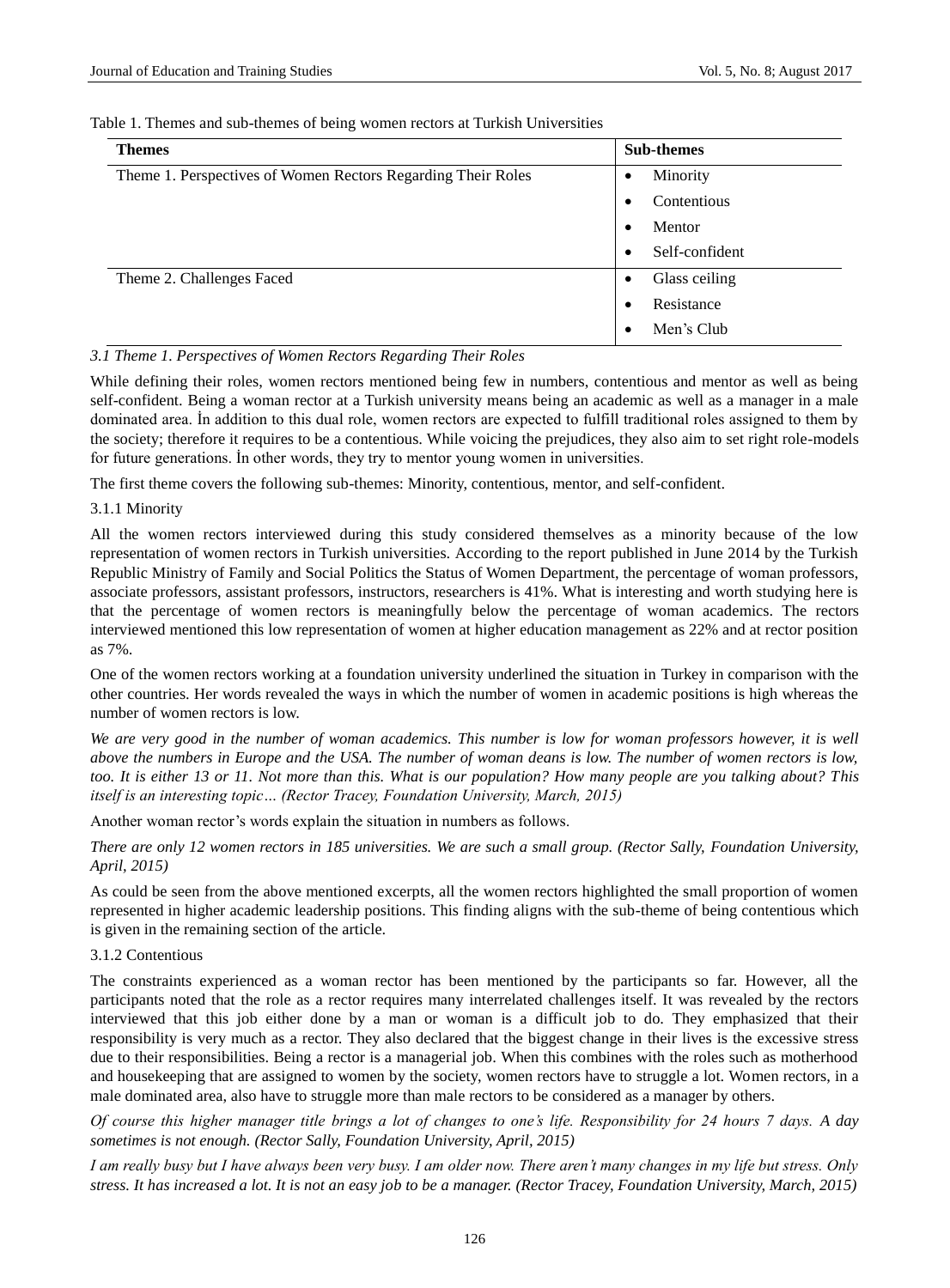*Leadership and management require full time working and spending too much energy while sacrificing your private and social life. Sometimes, as a woman you need to work more than men to overcome the prejudices against woman managers. (Rector Jane, State University, May, 2015)* 

It was revealed from the experiences that all the women rectors struggle to keep a balance in their lives after taking this high stakes position. Their words echoed each other in a way that being a rector requires a full commitment and readiness to compensate from their lives. Their voices also showed that they have to be skillful to manage their multiple roles and responsibilities. Hacifazlioglu (2010), in her study with women academic leaders also mentions the very same issue that maintaining work-life balance is a challenge for women leaders in their career journey.

3.1.3 Mentor

The conscious effort of mentoring due to the low representation of their gender in higher education management is the most emphasized topic by the women rectors while defining their roles. All the women rectors considered being a role model as an important duty. Women rectors believe that mentoring woman academics is necessary to increase the number of women in higher education management and despite all the difficulties, this job can be successfully done by women, too.

Following words were heard almost in all the participants' voices:

*Women rectors are few about 7% and they have an important responsibility to be a role model. For example, in the USA, the percentage of women rectors is 25%. İn Turkey, it is 7%. This means our biggest responsibility is to be a role model. It is not just for higher education management though. It is important for women in higher management positions to be role models in other sectors, too. (Rector Sally, Foundation University, April, 2015)*

*It is necessary for woman managers to pull young women to management. It is necessary to give them initiatives. It is necessary not to forget their existence. I am talking about being a pull force. There is enough push force. The pull force is necessary. It is important to give them a hand, to mentor them. (Rector Tracey, Foundation University, March, 2015)*

*I am a woman leader and a manager who always believe the importance of being a mentor. I also believe the importance of peer mentoring. However, the most important thing here is to train women for managerial roles at earlier stages so that they can be assigned to higher roles later. We are lucky because our pipeline is full. The percentage of woman professors is 28%. (Rector Wendy, State University, June, 2015)*

The effect of mentors on the progress of women in their career path is also supported by Hacifazlioglu (2010). Women need right role models or mentors who would guide them through their journey to the managerial positions.

#### 3.1.4 Self-confident

The other theme that describes the role of rectors in the study is that they all have high self-confidence. High self-confidence is an important personality trait while rectors describe how they cope with challenges they face. Women rectors who have high self-confidence along with strong communication skills display decisive and strong portraits. The women rectors also show that they can cope with personal, societal and structural barriers with the help of their self-confidence.

*A smart institution would benefit from women's energy. I am completely sure that there is a difference between the energy of a man and a woman. There is a difference between woman's and man's diligence. There is a difference between the attention of man's and woman's. Therefore, although all the weak points that exist, women have all the pros. So, it is foolishness not to benefit from this. A smart institution would want to benefit from this because it is a good thing. (Rector Tracey, Foundation University, March, 2015)*

*The confidence and comfort of a well- deserved position. Sincerity and assurance. As a woman, you have to take initiatives courageously. (Rector Wendy, State University, June, 2015)*

Their reflections of their role as a woman rector imply the challenges and road blocks encountered in their journey as a leader and a woman. In line with this finding the second theme was based on the challenges encountered by the participants.

#### *3.2 Theme 2. Challenges Faced*

Having a managerial job is naturally challenging; however women face different challenges than men when they are assigned to or when they apply for managerial positions. These challenges identified in this study are namely the glass ceiling syndrome, resistance and the men's club.

## 3.2.1 Glass Ceiling

The glass ceiling syndrome; in this study too, is a theme which describes one of the challenges of the women rectors. Turkey's glass ceiling index in European Higher Education is 1.25. This indicates that there aren't any problems for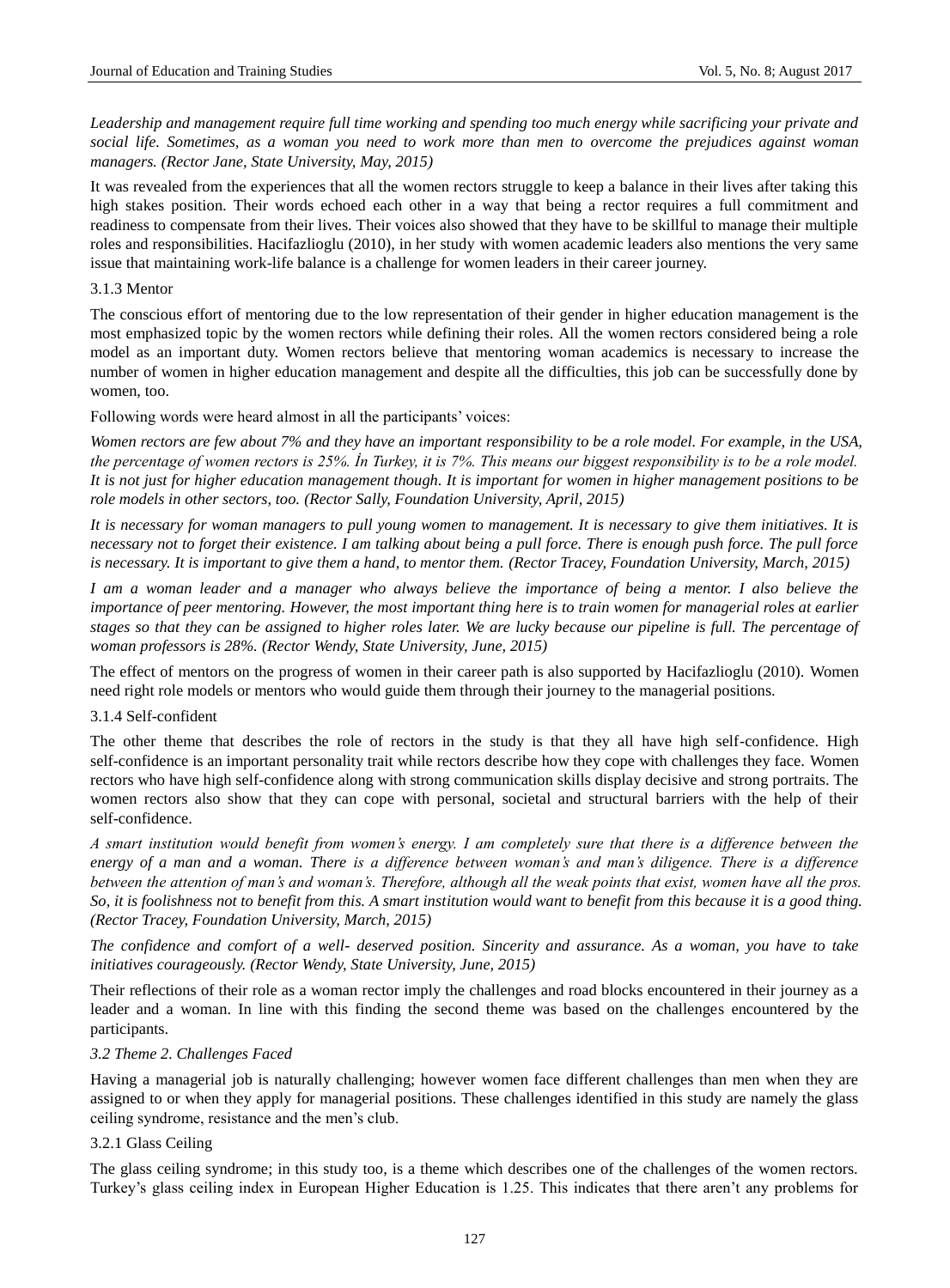women to get promoted; however the glass ceiling is at a different height where woman academics want to be rectors. The women rectors of state universities stated this explicitly; therefore it can be thought that the glass ceiling syndrome is more intensive in state universities.

One of the rectors from a state university used the metaphor of a room that described the isolation of women in leadership roles when the majority of the population was male.

*It is a crowded room. There is a woman in the manager position. It is indeed not easy. The glass ceiling syndrome is very important and it has to be broken. You get until there and then you are stuck. You cannot get through that ceiling. This is a serious problem. (Rector Wendy, State University, June, 2015)*

*The committees who choose the managers are composed of men, the evaluation process is controlled by male dominated teams. This, of course, is advantageous for male candidates. Gender discrimination is hidden; even the women who are exposed to discrimination may not be aware of the situation… (Rector Jane, State University, May, 2015)*

Glass ceiling syndrome is not the only challenge faced by women rectors; but it is explicitly or implicitly experienced by most of them. Women rectors interviewed for this study though agreed on the fact that the glass ceiling is something that needs to be broken.

#### 3.2.2 Resistance

Another challenge the women rectors face before they are assigned to their jobs or while in charge is the resistance. However, there seems to be a difference between the state and the foundation universities regarding the resistance. In state universities, there is a candidacy period during which women feel the resistance more. In state universities again, men academics' resistance to women rectors tend to continue even when the women rectors are in charge.

*I often have difficulties. Although we are among educated people here, even though they try not to make it obvious, from very close friends to people you don't know well can be disturbed about a woman rector. They see this as a manhood issue. Unfortunately, it is the same in departments. Universities are the last places to have this problem. They are okay with woman academics; but if that woman becomes a rector and manages them, it is something else. I know that there is an important group of people who aren't very pleased with me as a rector since İ am a woman. They politely try to hide their feelings but as a woman I feel it. First of all, it takes some time to get used to that scenery. Think of a senate meeting. It is crowded. There is a woman sitting in the manager's chair. Yes, that is not easy to accept for some. (Rector Wendy, State University, June, 2015)*

There is a different election process in foundation universities. In foundation universities, women rectors do not think that they face resistance because of their gender. However, even they do not claim that there is no resistance.

*I have been always asked if I have ever been kept down. As you see, I am a rector as a woman so I haven't been prevented. Now, there is elections. There are many criteria there and being a woman is not one of them. I do not think that women are hindered except from by some really weird environments. (Rector Tracey, Foundation University, March, 2015)*

Whether they are in state or foundation universities, women rectors feel resistance at different levels. This resistance may stem from the position itself; male rectors may experience some resistance during their management but it may also stem from the gender that female leaders have to cope with a different kind of resistance just because of being a woman.

#### 3.2.3 Men's Club

The notion of men's club is a common difficulty mentioned by all the women rectors in this study. It is obvious from their voices that higher education management in Turkey is male dominated. The number of male rectors in Turkish universities supports this argument as well. While talking about the current context in higher education in Turkey, participants supported their views by giving examples from the Turkish Higher Education Council. Almost all of them asserted the fact that even among the academics, the number of men are more than women. Turkish Higher Education Council has nineteen members; and only two of the members are women. This council has had seven presidents until 2015 and they have been all men. All this data reinforces the notion of what women rectors name as men's club. Women who have to or prefer to stay out of this unique social environment of men may be disadvantaged because they do not have access to information shared in those settings. Women rectors are also aware that these social settings also strengthen the men's cooperation.

*There is a thing like "men's club". I have never experienced any arrogances anywhere I worked. I have tried to be part of everything socially. If there is a dinner, I join in. This may not be the case for every woman. But there are some small communities I can never be in as a woman; I cannot be in them and I do not prefer it either. There usually business talks take place. This has nothing to do with the university. I mean men have a special area to socialize outside work. You*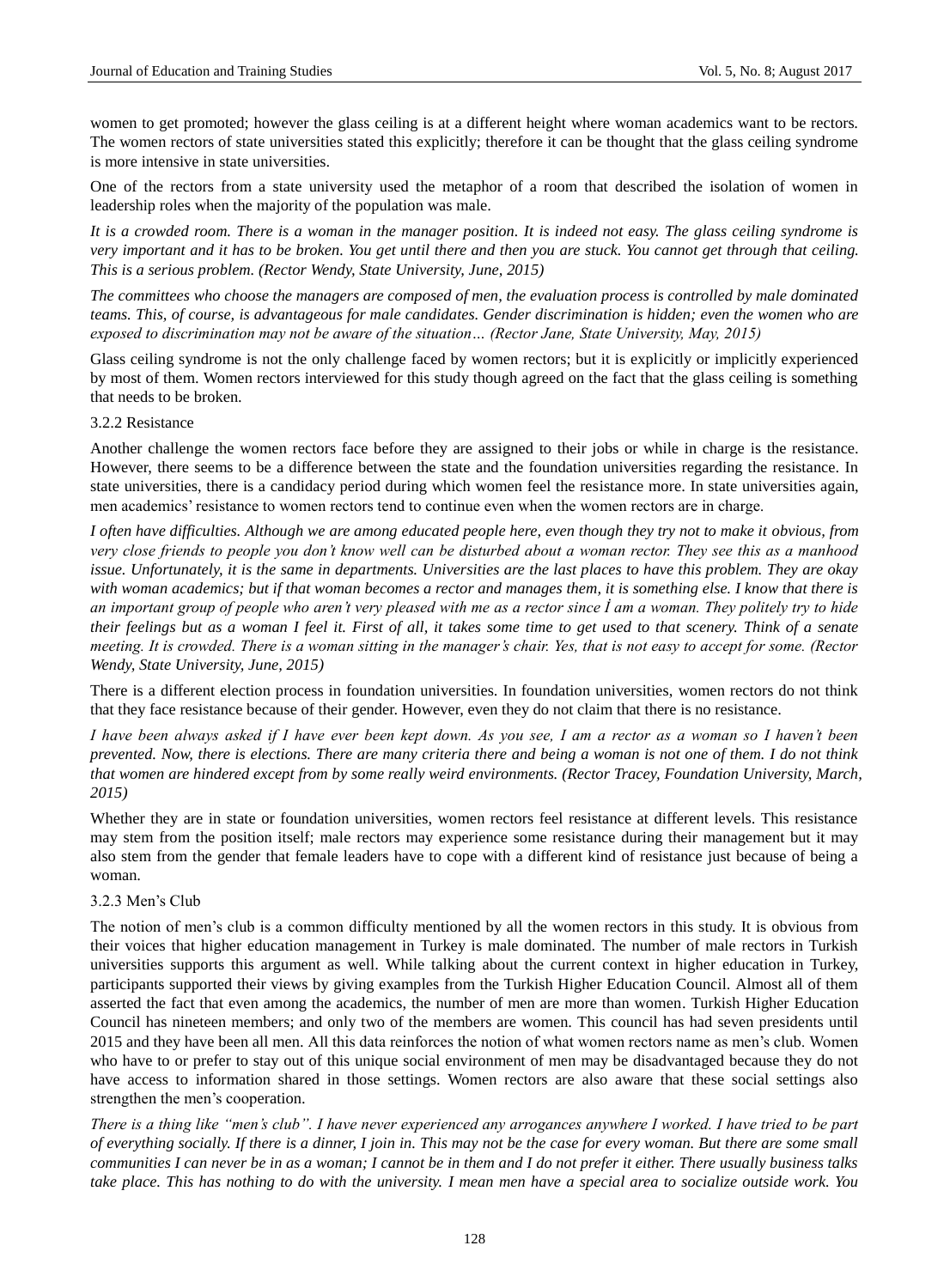*cannot smoke a cigar with eight men. You can actually; but this cannot be your routine. Because it wouldn't be considered normal. (Rector Tracey, Foundation University, March, 2015)*

*I believe that our community, daily routines and hours of the day are kind of designed to make men's promotion more possible. They talk and often come together. Men have the culture and the skill of lobbying, whereas women lack this skill. For instance, if a man want a position, he can easily communicate it. They easily communicate with each other and work behind the scenes. (Rector Jane, State University, May, 2015)*

*Men have an informal communication webs which I name as "bro webs. When opportunities arise, they let each other know and they support each other. Most of the decisions are made at dinners, backgammon, chess or golf tournaments, at men's clubs through interactions and conversations. We, women, have difficulties because we cannot be part of those social settings. (Rector Wendy, State University, June, 2015)*

Apparently, there is a need for "sisters' club" for women. Although women leaders implied the need of some kind of support mechanism that could be created among women, they were also hesitant to be a part of such a group due to gender-biased constraints. Therefore, their words underlined the importance of trust and sincerity that should be established in the networking communities. As suggested in Hacifazlioglu's (2010) study, women leaders might use communities of practice to strengthen their collaboration with other female leaders.

#### **4. Discussion**

As highlighted by one of the participants;

*Under normal circumstances, it is difficult to be a woman in Turkey. Plus, it is difficult to be an academic. You will be both an academic and a woman; and on top of these, you will be a manager… (Rector Tracey, Foundation University, March, 2015)*

It can be said that women have to fight in many areas until they reach higher education management as rectors. As a woman, they need to make arrangements in their personal lives as a spouse and/ or mom. As an academic, they also have to fulfill their responsibilities along with their traditional woman roles assigned. Management can be considered as a difficult job for both genders; however with their other responsibilities it can be thought that women have to have a contentious personality to be equally successful. This finding is also supported by Hacifazlioglu's (2010) study's findings in which she found that academic leaders in higher education make an effort to balance their personal and professional lives. Woman academic leaders define their multiple roles and responsibilities in both their personal and professional lives as real but manageable challenges. This also can be another situation that samples women rectors' contentious personality. Women rectors' self-confidence is also important in male dominated higher education management. The traits such being contentious, having high self-confidence and carrying the responsibility to be a mentor can be evaluated without taking gender into consideration since men rectors may also have these traits. However, what the figures clearly reveal about the number of women rectors in Turkey should take the gender issue into account. It leaves no doubt that women rectors are minorities due to their gender.

Likewise, the second theme identified should be analyzed with the gender focus in mind since it describes the challenges women rectors face. Both state and foundation universities' women rectors interviewed mention the men's club which symbolizes men's cooperation among themselves. In these social settings special to men, they can talk about business, make decisions or continue lobbying. This situation could set certain challenges for women during the candidacy period and while they are in managerial positions.

The glass ceiling syndrome which is seen as one of the most important barriers to woman management is another challenge for women rectors. Although Turkey's Glass Ceiling İndex is 1, 25; women may experience this syndrome when they become a candidate for managerial positions. This could be seen one of the factors that cause low representation of women in higher education management. Although the index seems favorable in Turkey, as Maron and Meulders (2008) describe Turkish female leaders may be experiencing "sticky floor" syndrome more intensely than the glass ceiling syndrome.

Resistance, on the other hand, is another challenge faced more by state universities' rectors. While foundation universities' women rectors do not mention resistance as a challenge for themselves, they also point out that circumstances may differ in state universities. The structure of state universities, candidacy processes, and the way they are assigned as rectors are different from foundation universities. Therefore, these differences may be the reasons why women rectors in state universities feel more resistance to their existence.

According to Maya (2012), the lack of regulations regarding gender equality in higher education management is the cause of fewer women in higher management positions at universities. Due to the gender equality policies in European Union countries, some positive developments for woman management have taken place. Sweden is one of the countries that have undertaken some regulations on gender equality in higher education since the beginning of 1970s. The policy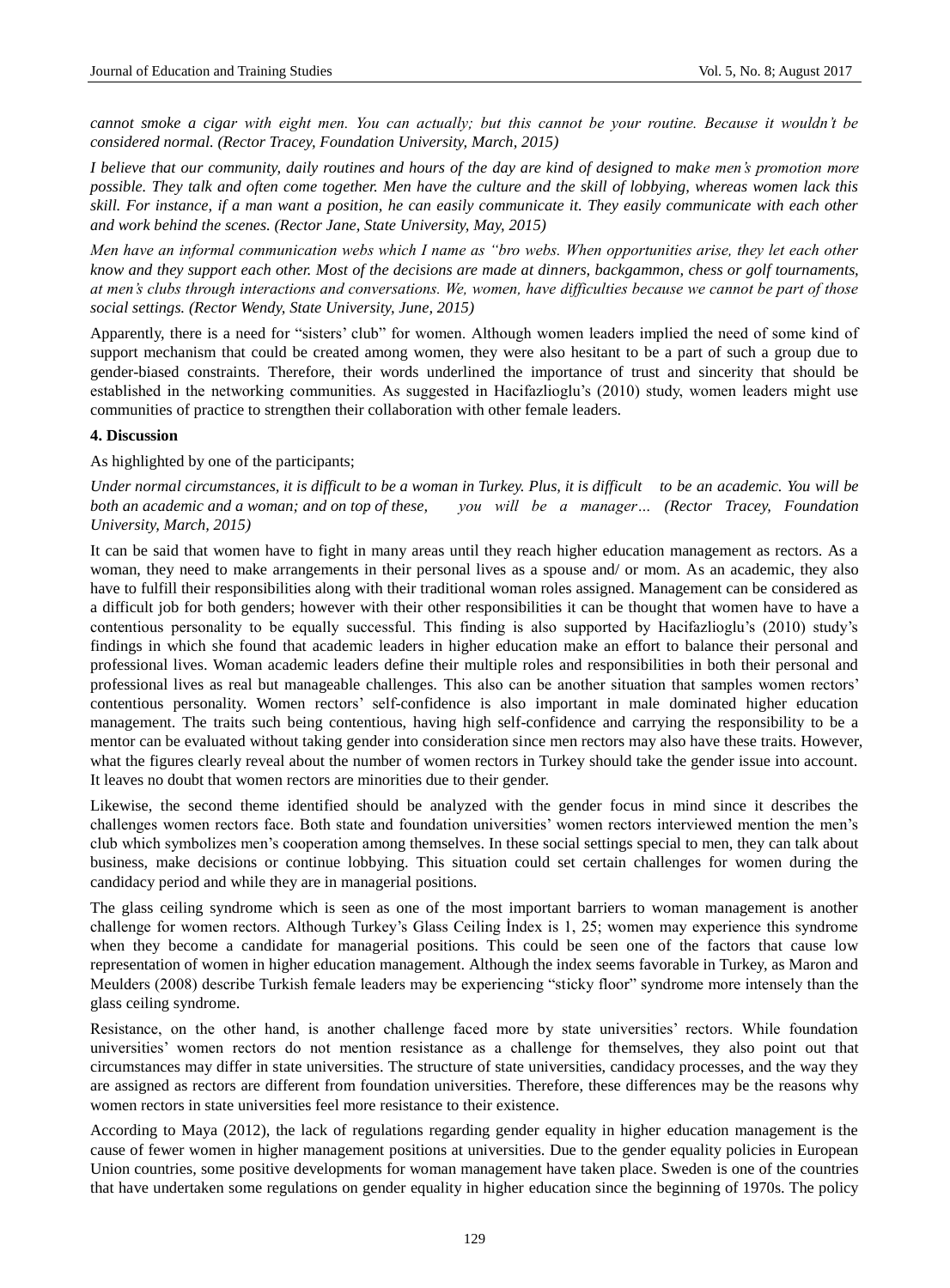of gender mix is the most important cause of the increasing number of women in higher education management in Sweden. With the help of the gender mix policy in Sweden, the percentage of woman vice-chancellor increased from 14% in 1990 to 43% in 2010 (Peterson, 2011). In Turkey, the number of woman academics is higher than the ones in Europe; therefore the legal arrangements may affect the number of women in higher education management in a positive manner.

It is important that woman academics experience the managerial roles at the early stages of their professional career so they may have their places in the higher education management. The women rectors who emphasized the importance of talent hunting and mentoring see leadership training as an important effort to increase the number of women in the management pool.

This study was carried out with four women rectors, two from state and the other two from foundation universities. During the period of this study, the number of women rectors in Turkey was twelve. The data, the analysis and the findings of the study are limited to the personal views, experiences and perceptions of the four women rectors in the study group. It is necessary to reach all the women rectors in Turkey to make generalizations about the experience of being a woman rector in Turkey.

It would help if further studies could be carried out on women management, barriers to and challenges for women managers. A study on women who tried to be rectors but somehow couldn't achieve this in Turkey would make contributions to the literature about the place of woman in higher education management in Turkey. This kind of study would identify the barriers that women face in their career journey. Moreover, a different study that would focus on the issue of women management from the point of male may add new perspectives to the topic of women in higher education management in Turkey.

Everyone should fulfill their responsibilities to create a better future in which gender equality is well-established and so there will be no need to make legal arrangements to ensure women's rights. It is just one of the important steps to be taken to make gender equality possible in higher education management. Each and every woman, whether a student or an academic, in Turkish universities needs to know successful women in higher management positions better so that they can be inspired by them. As Brown and İrby (2005) state it would be possible to have more women in management if the community is informed well about woman leadership, how women get these positions and how they become successful (Grogan & Shakeshaft, 2011).

This study aimed to know the women rectors and their career stories better. It is also aimed to hear the women rectors' voices; to show the role models for young women who pursue career opportunities in management and finally to move the higher education management beyond gender.

# **References**

- *Academic Organization Regulations for Universities.* The Official Gazette: 18.02.1982, Volume: 17609. www. yok.gov.tr. Accessed 23 April 2015.
- Creswell, J. W. (2005). Educational Research: Planning, Conducting, and Evaluating Quantitative and Qualitative Research. Addison Wesley.
- Grogan, M., & Shakeshaft, C. (2011). Women and Educational Leadership. 1<sup>st</sup> Edition. San Francisco, USA: Jossey Bass A Willey Imprint.
- Hacifazlioglu, O. (2010). *Balance in Academic Leadership: Voices of Women from Turkey and the USA.* Perspectives in Education, 28(2), 51-62.
- Hacifazlioglu, O. (2010). *Entry and Transition to Academic Leadership: Experiences of Women Leaders from Turkey and the U.S.* Educational Sciences: Theory and Practice, *10*(4), 2221-2273.
- *Improving and Strengthening Women Leadership in Higher Education Workshop Report, (2012).* Duzce University, Turkey, 29 November 2012.
- *Improving and Strengthening Women Leadership in Higher Education Training and Mentor Program Report,* (2013). Duzce University, Turkey, 26-27 April 2013.
- Iverson, V. S. Glass Ceilings and Sticky Floors: Women and Advancement in Higher Education. *Women as Leaders in Education Succeeding despite İnequity, Discrimination, and Other Challenges Volume 1: Women's Leadership in Higher Education.* California, USA: Praeger an Imprint of ABC-CLIO, LLC, 2011, 79- 105.
- Martin, L. J. *Women as Leaders in Education Succeeding despite Inequity, Discrimination, and Other Challenges Volume 1: Women's Leadership in Higher Education.* California, USA: Praeger An Imprint of ABC-CLIO, LLC, 2011, xiv.